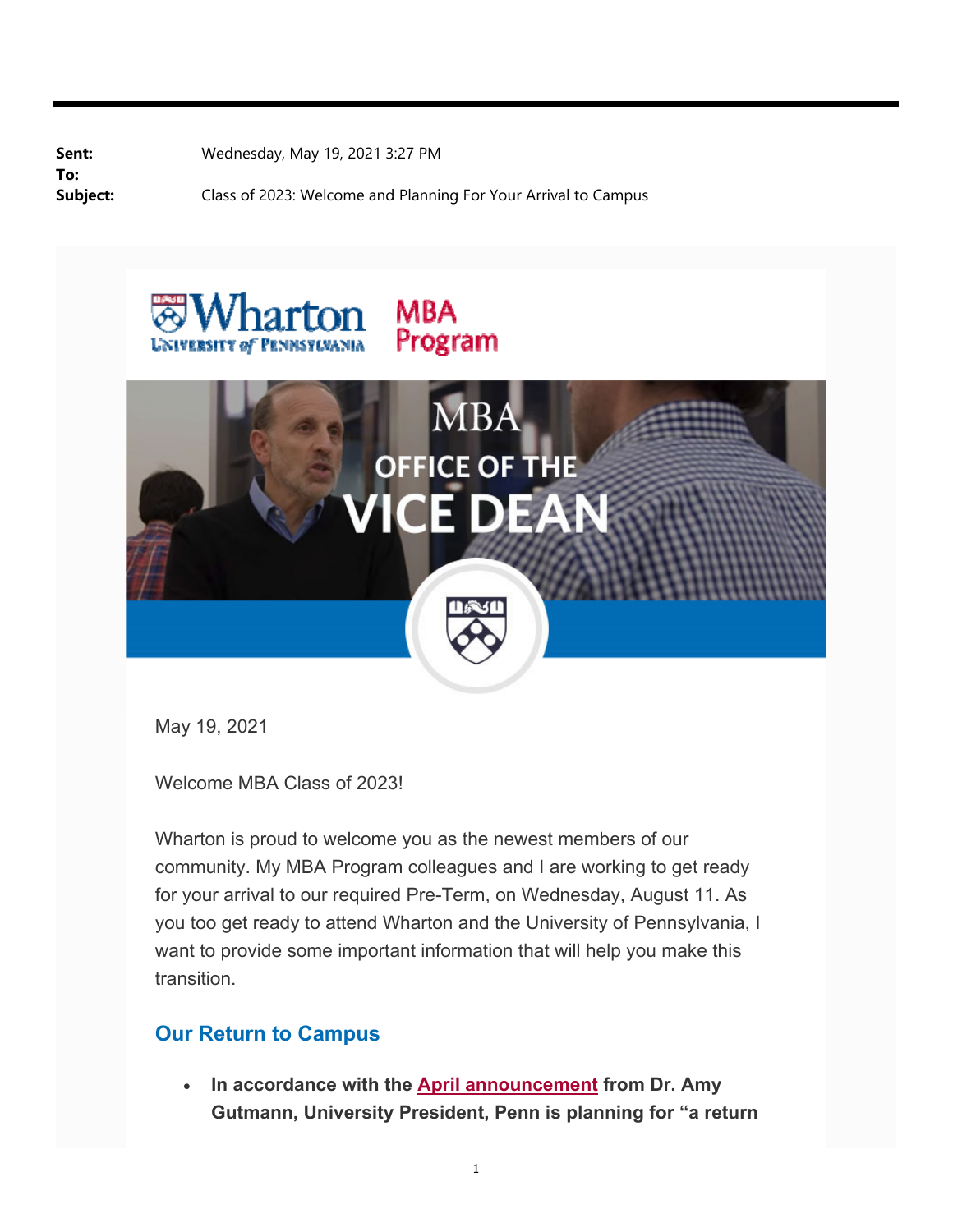**to a more normal campus experience."** This includes a resumption of our in-person teaching, research, and residential environments.

 **Based on this information, we expect all MBA students to be on campus for Pre-Term and the Fall semester.** As such, my MBA Program colleagues and I plan to deliver our program to create the best experience possible while safely supporting our ability to be together in-person as a community. Though we do not know today what requirements will be in place when you arrive in August, many signs point to a relaxing of guidelines around building capacity, the size of indoor and outdoor gatherings, and other longstanding COVID-19 protocols. It is possible that mask wearing and social distancing needs will still be in place, so we are designing several scenarios with the necessary flexibility to deliver an in-person experience.

## **Students Are Required to be COVID-19 Vaccinated**

- **Penn is requiring all students to be fully vaccinated.** Student Health Services (SHS) is the official information source regarding compliance with immunization requirements at Penn. The University will accept vaccines that have been granted an emergency use authorization through the FDA (Pfizer-BioNTech, Moderna and Johnson & Johnson/Janssen) as well as those that have been "pre-qualified" or received "Emergency Use Listing" by the World Health Organization (currently AstraZeneca and Covishield). For additional information, please read the Penn COVID-19 Student FAQs.
- **Your best course of action is to arrive on campus fully vaccinated.** 
	- $\circ$  SHS is advising students that they should make every attempt to arrive on campus fully vaccinated, since the University is dependent upon the city of Philadelphia for their vaccine supply. SHS cannot guarantee they will have vaccines when students arrive.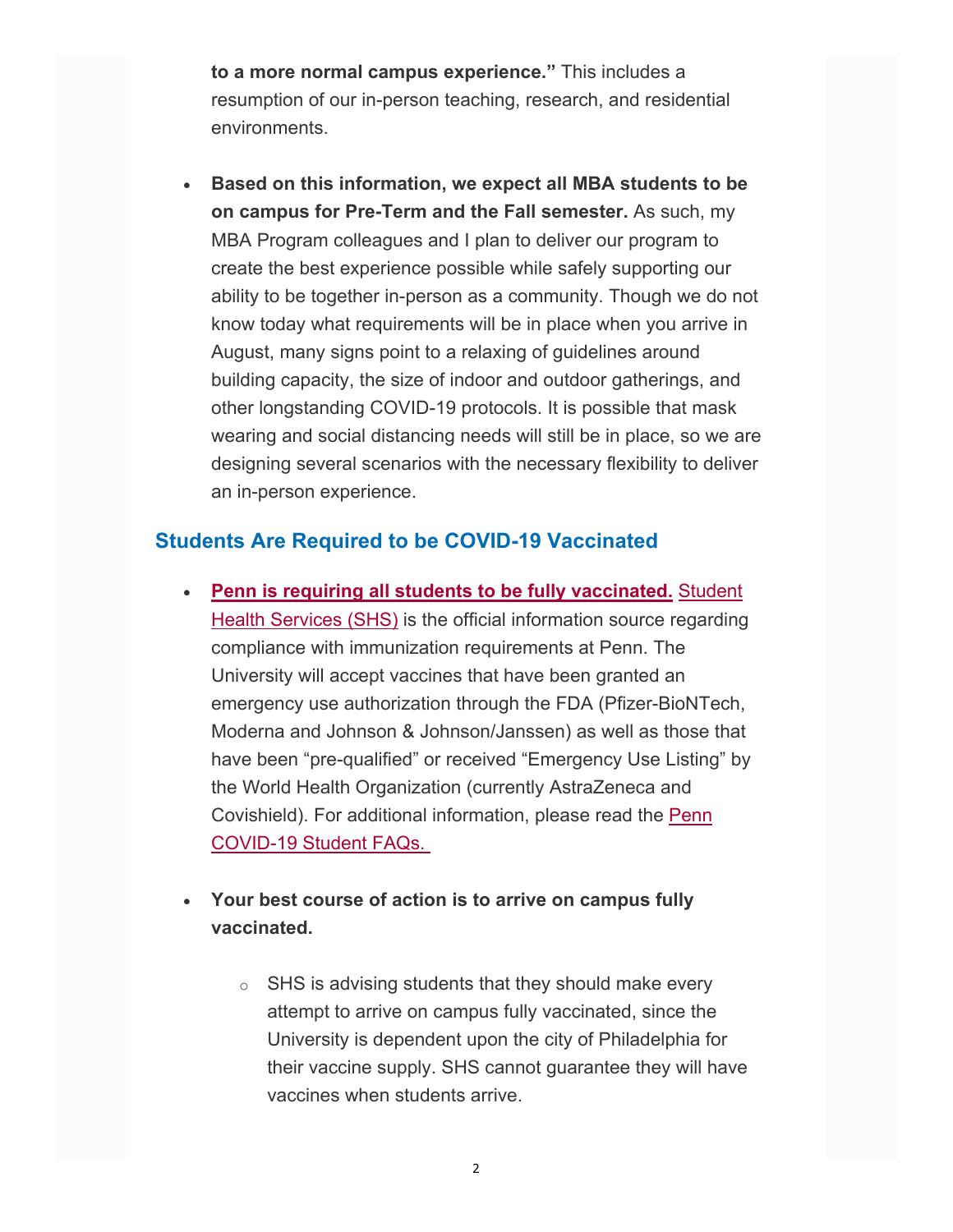- $\circ$  Being fully vaccinated is achieved 2 weeks after your last required dose of the vaccine you received. For example, it can typically take 2 weeks to be considered fully vaccinated for the Johnson & Johnson single dose vaccine, 5 weeks for Pfizer (2nd dose is on week 3), and 6 weeks for Moderna (2nd dose is on week 4).
- **For any students who have not been fully vaccinated when they come to campus, the University will provide vaccination clinics.** 
	- $\circ$  Students who begin their vaccine protocol with Penn will need to quarantine until 2 weeks after their first dose. During this quarantine period, students will be expected to avoid all contacts with others by staying in their room/apartment for the 14-day period.
	- $\circ$  Once the 14-day quarantine is completed, students will be permitted to attend in-person events including Pre-Term but will be required to wear a mask. Masked attendance after 2 weeks is a safe and evidence-based approach that will allow students to optimize their campus experience without introducing a transmission risk on our campus. The University is relying on the honor system for compliance and everyone doing the right thing.
	- o Students can shed their mask 2 weeks after their second dose.
- **International students holding an I-20 are permitted to enter the U.S. beginning July 12.** If you need to get vaccinated, you need to get here as close to that date as possible in order to complete the vaccination protocols in time to attend the required in-person Pre-Term.

All questions about meeting immunization requirements and providing compliance documentation should be sent directly to SHS.